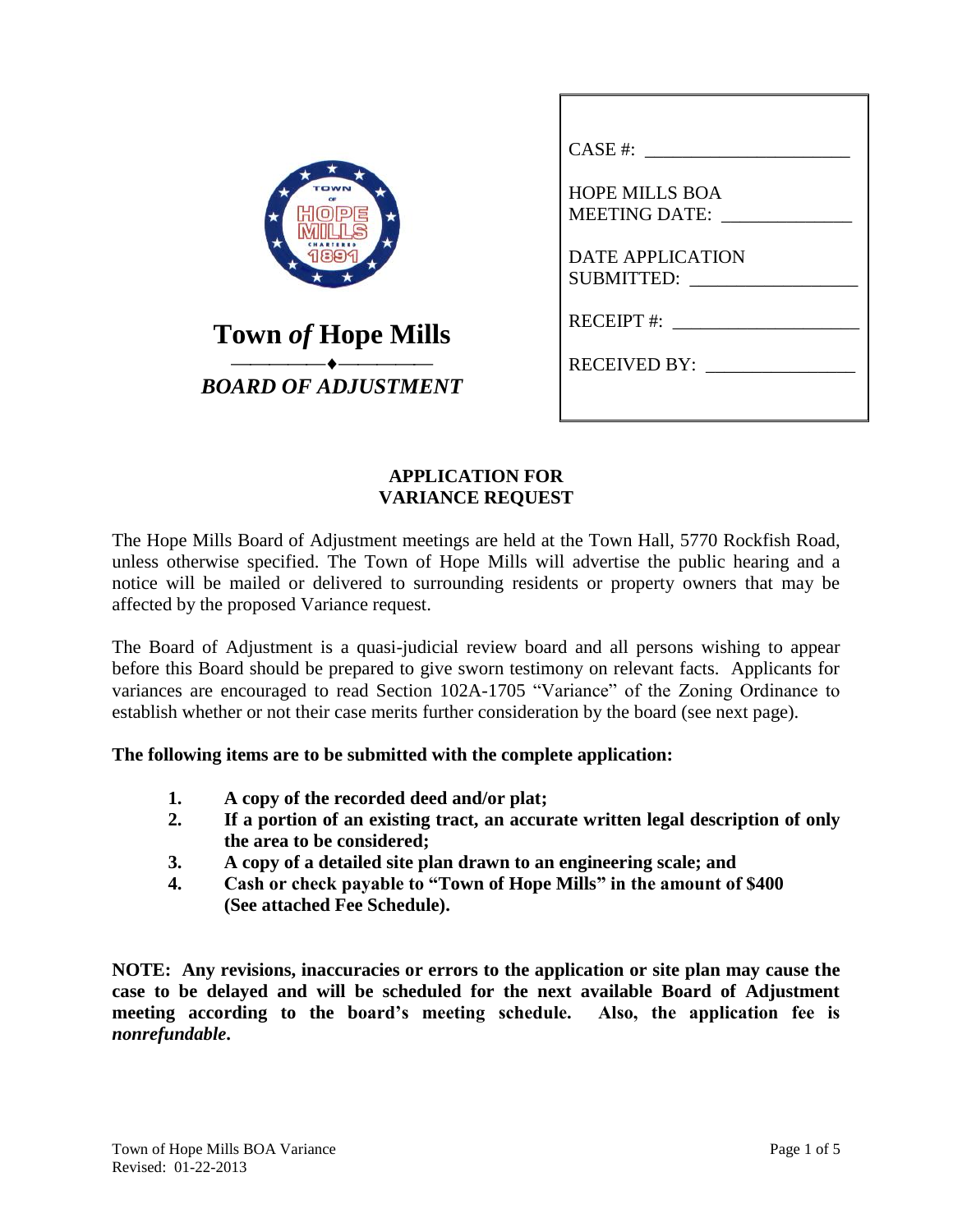## **EXCERPT FROM THE HOPE MILLS ZONING ORDINANCE**

**\_\_\_\_\_\_\_\_\_\_\_\_\_\_\_\_\_\_\_**

#### **Section 102A-1705 VARIANCE**

The Board of Adjustment may authorize in specific cases such variances from the terms of this Ordinance upon request of a property owner or his authorized agent and may require any evidence necessary to make a determination of the case. Before the board may grant any Variance, the board must find that all of the following conditions exist for an individual case:

- A. There are extraordinary and exceptional conditions pertaining to the particular piece of property in question because of its size, shape or topography that are not applicable to other lands or structures in the same district.
- B. Granting the variance requested will not confer upon the applicant any special privileges that are denied to other residents in the district in which the property is located.
- C. The literal interpretation of the provisions of this Ordinance would deprive the applicant of rights commonly enjoyed by other residents of the district in which the property is located.
- D. The requested variance will be in harmony with the purpose and intent of this Ordinance and will not be injurious to the neighborhood or to the general welfare.
- E. The special circumstances are not the result of the actions of the applicant.
- F. The variance requested is the minimum variance that will make possible the legal use of the land, building or structure.
- G. The variance is not a request to permit a use of land, building or structure which is not permitted by right or by special exception in the district involved and will not constitute any change in district boundaries.
- H. The existence of a nonconforming use of neighboring land, buildings or structures in the same district or of permitted or nonconforming uses in other district does not constitute a reason for approval of the requested variance.

In granting a variance, the board may attach and the record shall reflect such conditions regarding the location, character and other features of the proposed building, structure or use as it may deem advisable. The record shall also state in detail any exceptional difficulty or unnecessary hardship upon which the appeal was based and which the board finds to exist.

**Any variance granted becomes null and void if not exercised within the time specified in such approvals, or if no date is specified, within one calendar year from the date of such approval. The Board of Adjustment is not authorized to grant variances to a Special Use Permit or to a Conditional Use Permit allowed in Conditional Use Districts or to the specific conditions or other performance criteria imposed upon such uses.** 

**If the board denies the variance request, it shall enter the reason for its action in the minutes of the meeting at which the action is taken. In the event of a denial, the Board of Adjustment shall not consider re-submission of the application for the same variance request on the same property without a substantial material change concerning the property and the application.**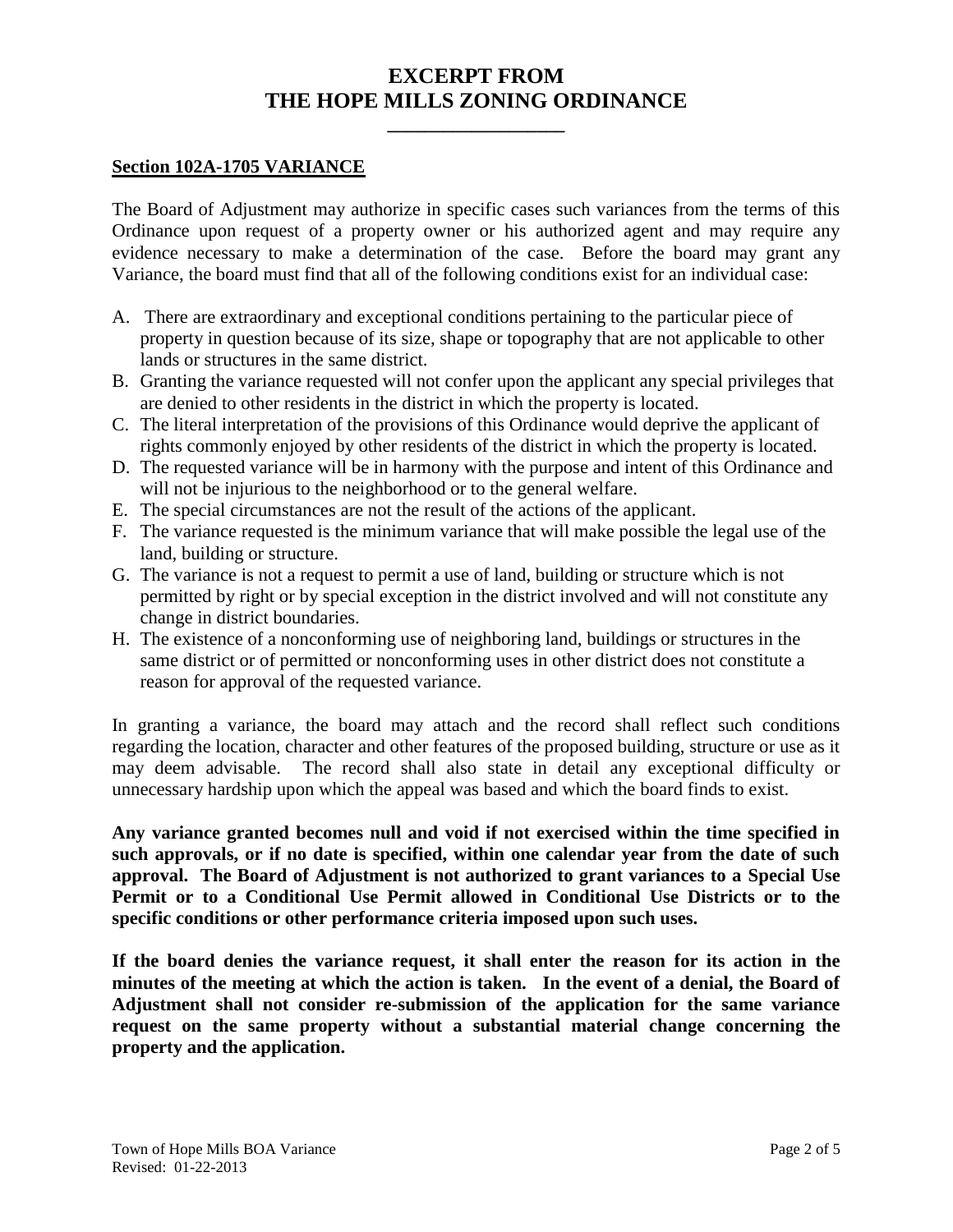# **TOWN OF HOPE MILLS BOARD OF ADJUSTMENT**

|                 |                                                                                                                                      |                                                                                | $E-MAIL:$                                                                             |
|-----------------|--------------------------------------------------------------------------------------------------------------------------------------|--------------------------------------------------------------------------------|---------------------------------------------------------------------------------------|
|                 |                                                                                                                                      | <b>APPLICATION FOR A VARIANCE</b><br>As required by the Zoning Ordinance       |                                                                                       |
| A.              | Parcel Identification Number (PIN #) of subject property: ______________________<br>(also known as Tax ID Number or Property Tax ID) |                                                                                |                                                                                       |
| <b>B.</b>       |                                                                                                                                      |                                                                                |                                                                                       |
| $\mathcal{C}$ . |                                                                                                                                      |                                                                                | Water Provider:                                                                       |
| D.              |                                                                                                                                      |                                                                                |                                                                                       |
| E.              |                                                                                                                                      | Registry. (Attach copy of deed of subject property as it appears in Registry). |                                                                                       |
| F.              |                                                                                                                                      |                                                                                |                                                                                       |
| G.              | Section and provision of the Zoning Ordinance or Code from which a Variance is<br>requested:                                         |                                                                                |                                                                                       |
| H.              |                                                                                                                                      |                                                                                | Nature and extent of hardship involved in strict application of the Zoning Ordinance: |
|                 |                                                                                                                                      |                                                                                |                                                                                       |
|                 |                                                                                                                                      |                                                                                |                                                                                       |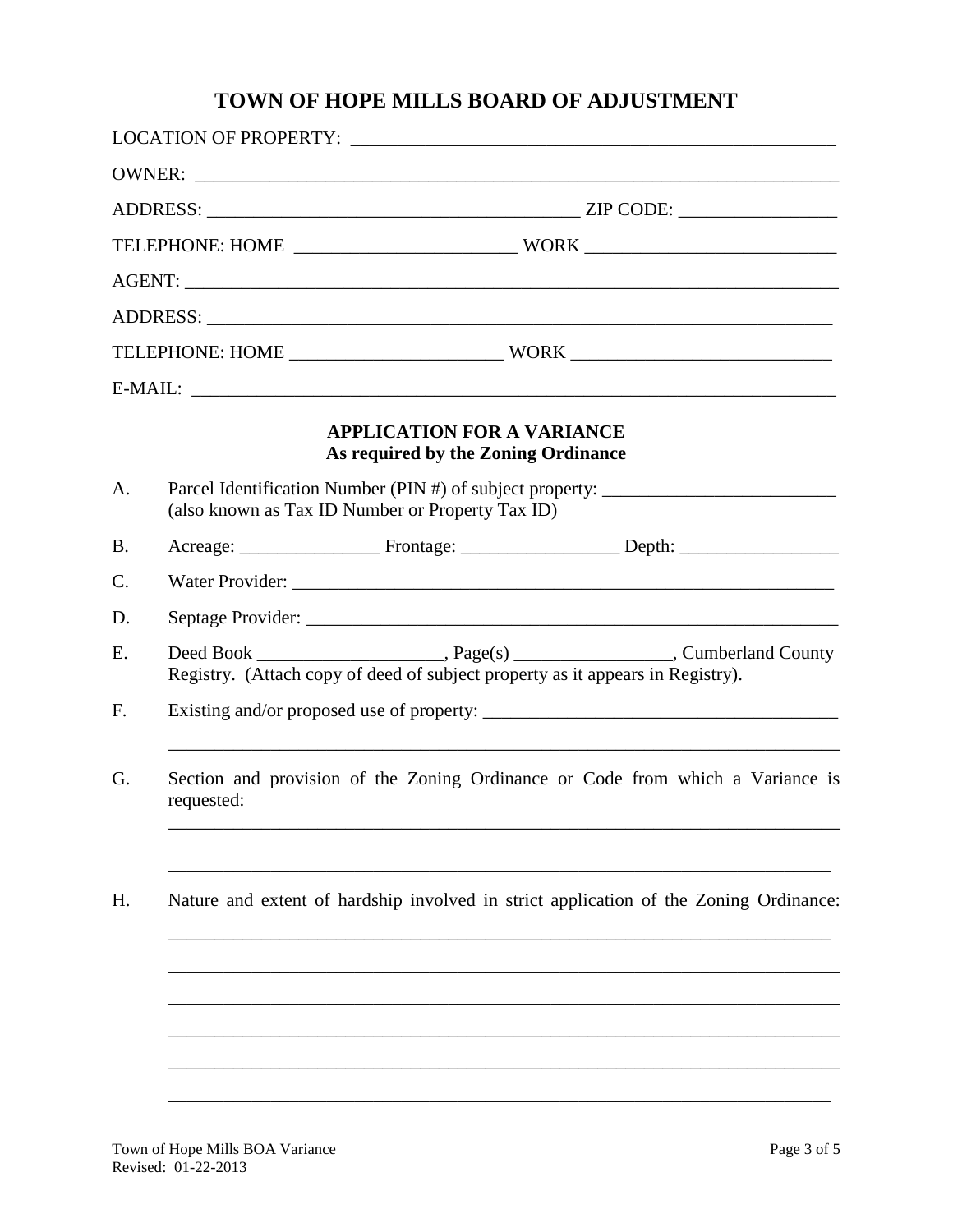The undersigned hereby acknowledge that the County Planning Staff has conferred with the petitioner or assigns, and the application as submitted is accurate and correct.

| Property owner(s)' name (print or type)                   |                                                                           |  |  |  |
|-----------------------------------------------------------|---------------------------------------------------------------------------|--|--|--|
| Complete mailing address of property owner(s)             |                                                                           |  |  |  |
| Telephone number                                          | Alternative telephone number                                              |  |  |  |
| E-mail address                                            | Fax number                                                                |  |  |  |
|                                                           | Agent, attorney, or applicant (other than property owner) (print or type) |  |  |  |
| Complete mailing address of agent, attorney, or applicant |                                                                           |  |  |  |
| Telephone number                                          | Alternative telephone number                                              |  |  |  |
| E-mail address                                            | Fax number                                                                |  |  |  |
| Owner's signature                                         | Agent, attorney, or applicant's signature<br>(other than property owner)  |  |  |  |

**Upon submission, the contents of this application becomes "public record" and is available for review and/or copies upon request.**